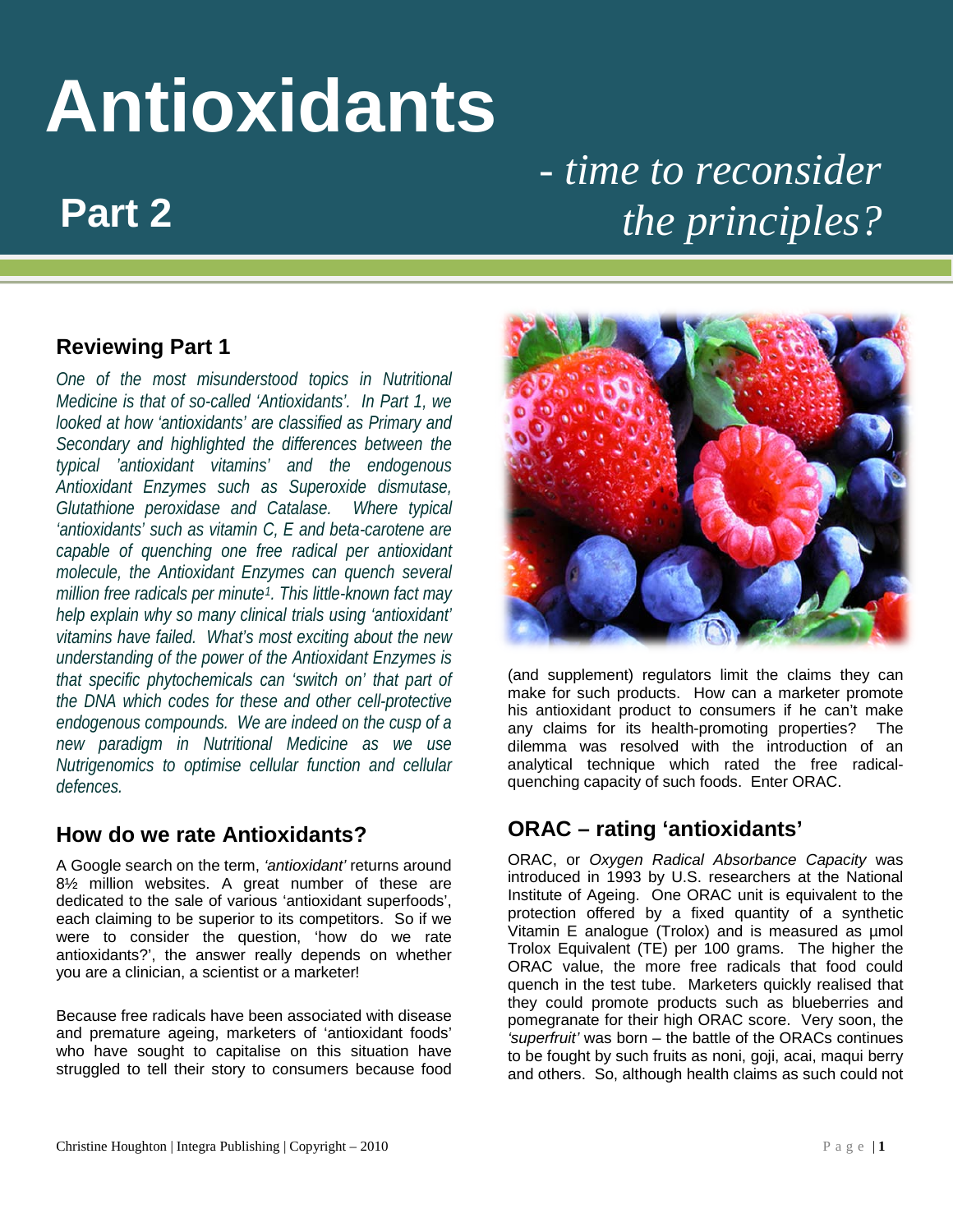be made for these products, there was no law to prevent marketers from promoting their products on the basis of their ORAC value. Particularly in the U.S., the ORAC concept caught on quickly and consumers were encouraged to buy high-ORAC foods (usually fruits) accompanied by as many exaggerated claims as the marketer dared to make.

The ORAC concept is less well-known in Australia and most other countries. A [2](#page-7-1)007 comprehensive table<sup>2</sup> of ORAC values is available from the Unites States Department of Agriculture (USDA). On the face of it, it may seem very useful to be able to quote that blueberry has an ORAC value of 6,500 per 100 grams of fruit, that cocoa powder has an ORAC of 80,933 or that raw apple can only boast 3000.

But is this clinically meaningful? Because ORAC is a 'test tube' measurement of antioxidant potential of foods, we can only guess at how many ORAC units daily an individual could aim for. Around 3,000 – 4,000 units daily is a *guesstimate* put forward by the USDA [3](#page-7-2) . It is worth noting that a well-planned diet can exceed 20,000 ORAC units daily but the USDA estimates that the average American consumes only 1670 units per day.

#### **Does ORAC tell us anything really useful?**

Using ORAC as described above to obtain an overall indicator of the quantity of plant food in the diet is clinically very useful; however, there are a number of limitations, the most important of these being that some foods such as Broccoli with the greatest potential to enhance cellular defences<sup>[4](#page-7-3)</sup> aren't particularly impressive on the ORAC scale.



But the most obvious problem with ORAC is that it is based on 100 grams of the food, so that whilst one could readily consume 100 grams of blueberries, it is unlikely that 100 grams of cocoa powder is so palatable! Similarly, herbs and spices tend to rate extremely high on the scale; 100 grams of dried cloves score 314,000 ORAC units and dried oregano scores 200,129 units. Impressive as these high values are, who would eat

such quantities? A glance over Table 1 really puts this into perspective. Worse still, product manufacturers don't always specify what quantity of food was used to calculate the quoted value, so even nutrition-savvy consumers are left wondering!

The marketers have convinced us that expensive and sometimes exotic fruits such as blueberry and

| Food                                    | <b>ORAC</b><br><b>Value</b><br>(per 100<br>grams) | <b>Serve Size</b>                      | <b>ORAC Value</b><br>(average<br>serve size) |
|-----------------------------------------|---------------------------------------------------|----------------------------------------|----------------------------------------------|
| Pomegranate<br>juice                    | 2341                                              | 1 glass (253 mls)                      | 6014                                         |
| <b>Blueberries</b>                      | 6500                                              | $\frac{1}{2}$ cup (72 grams)           | 4680                                         |
| Green Tea                               | 1253                                              | 1 cup (240 mls)                        | 3027                                         |
| <b>Orange, Navel</b>                    | 1819                                              | 1 medium (140<br>grams)                | 2547                                         |
| <b>Cocoa powder</b>                     | 80933                                             | 1 teaspoon (2.7<br>grams)              | 2185                                         |
| Mango, raw                              | 1002                                              | 1 whole (207 grams)                    | 2074                                         |
| Broccoli,<br>cooked                     | 2386                                              | $\frac{1}{2}$ cup (80 grams)           | 1861                                         |
| <b>Orange Juice</b>                     | 726                                               | 1 cup (253 mls)                        | 1837                                         |
| Potatoes,<br>flesh and skin             | 1058                                              | 1 small (138 grams)                    | 1460                                         |
| Spinach, raw                            | 1515                                              | $\frac{1}{2}$ cup (90 grams)           | 1364                                         |
| <b>Lettuce, Cos</b>                     | 3166                                              | $\frac{1}{4}$ cup (4 inner<br>leaves)  | 1107                                         |
| Cinnamon,<br>ground                     | 267,536                                           | $\frac{1}{4}$ teaspoon (0.4<br>grams)  | 1070                                         |
| Oats,<br>uncooked                       | 1708                                              | $\frac{1}{2}$ cup (40 grams)           | 683                                          |
| Tomatoes,<br>raw, ripe                  | 406                                               | 1 medium (123<br>grams)                | 499                                          |
| <b>Raisins</b>                          | 3037                                              | 12 raisins (12<br>grams)               | 364                                          |
| <b>Lemon Juice</b>                      | 5997                                              | 1 wedge (6 mls)                        | 360                                          |
| Melon, raw                              | 241                                               | 1/8 small wedge (55<br>grams)          | 133                                          |
| <b>Extra Virgin</b><br><b>Olive Oil</b> | 1150                                              | $10 \text{ m/s}$                       | 115                                          |
| Ginger,<br>ground, dried                | 28,811                                            | $\frac{1}{4}$ teaspoon (0.4)<br>grams) | 115                                          |
| Garlic, raw                             | 6665                                              | $\frac{1}{4}$ teaspoon (0.4<br>grams)  | 27                                           |

Table 1: ORAC Values of common foods, comparing USDA listed values for 100 grams with ORAC values of average serve sizes. Adapted from

[http://www.ars.usda.gov/SP2UserFiles/Place/12354500/Data/ORAC/O](http://www.ars.usda.gov/SP2UserFiles/Place/12354500/Data/ORAC/ORAC07.pdf) [RAC07.pdf](http://www.ars.usda.gov/SP2UserFiles/Place/12354500/Data/ORAC/ORAC07.pdf)

pomegranate are superior because of their high ORAC values but it may surprise you to learn that one red Fuji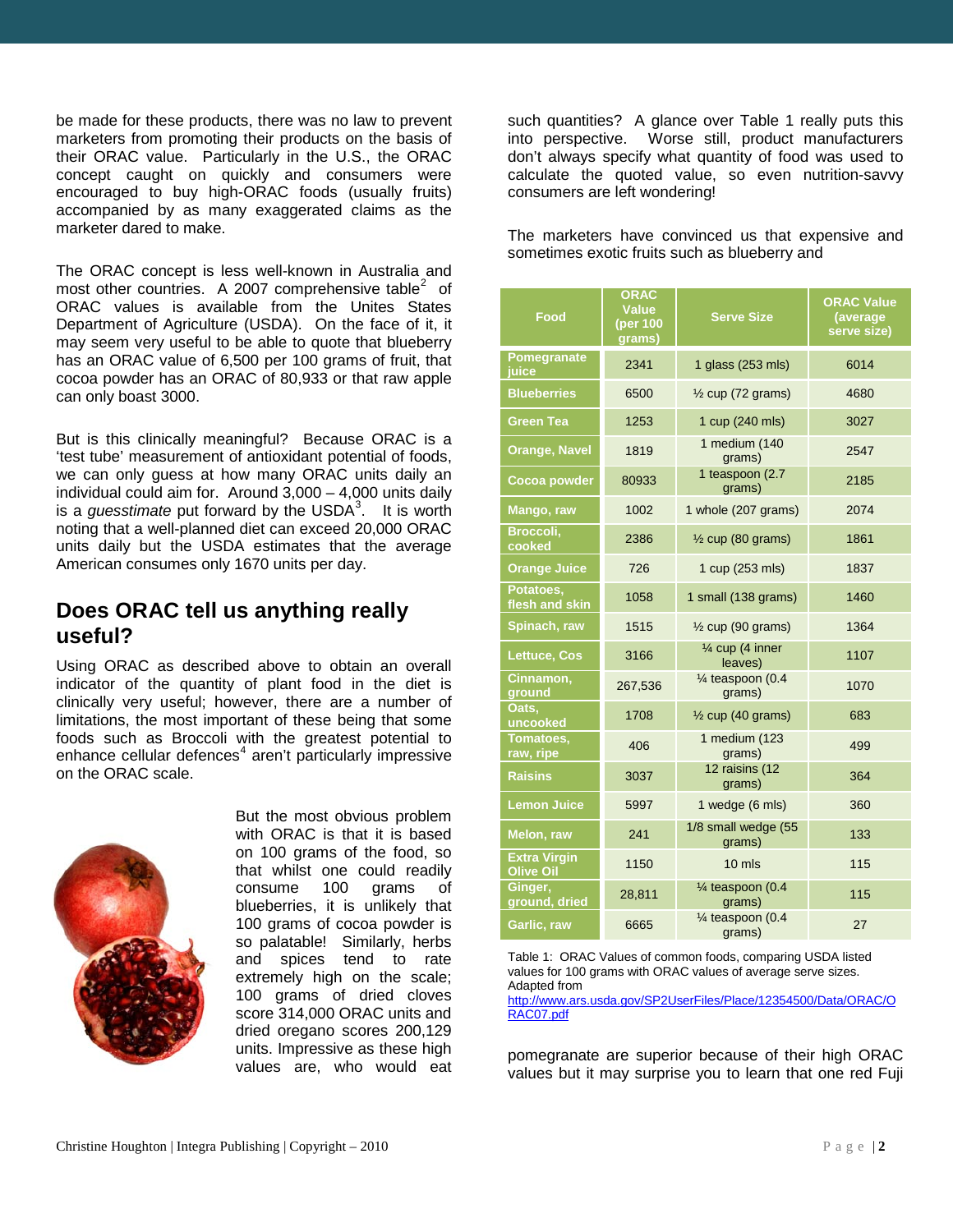apple has a higher ORAC than an average serve of blueberries! In similar vein, a Navel orange, often considered the benchmark for antioxidant intake via Vitamin C is lower in ORAC value than a red apple. The good news is that both are inexpensive and our patients should be encouraged to far eat more fruits and vegetables of *any* variety!

As illustrated in Part 1 of this article, epidemiological evidence shows that the benefits of high intakes of fruits and vegetables are demonstrable whether or not the foods are organic. There is proven benefit from higher vegetable intake<sup>[5](#page-7-4),[6](#page-7-5)</sup>, especially for cancer and cardiovascular disease.



Perhaps surprisingly, only 11% of Australian adults and 8% of adolescents consume the recommended 5 serves vegetables and 2 fruits daily<sup>[7](#page-7-6)</sup>. ORAC values can help us to appreciate the direct antioxidant capacity of common foods and to make appropriate selections, without the influence of marketing misrepresentation. What ORAC does not tell us is what happens to the antioxidant potential of the food once it is consumed. As we will see, the story is far more complex than it might seem.

#### **Other limitations of ORAC**

Perhaps the most significant limitation of ORAC is that it tells us only about antioxidant capacity of direct antioxidants in contact with the foods in the digestive tract. What happens in the cells really depends on how much of the bioactive compounds find their way into the

cells. And this is because plant bioactives differ vastly in their *bioavailabilities* and the pathways by which they are metabolised.

The foods which tend to rate highest on the ORAC scale contain polyphenols; well-known examples are the *EGCG* in green tea, *resveratrol* in dark grapes or red wine, *ellagic acid* in raspberries and pomegranate, *curcumin* in turmeric. In part because they are large bulky molecules, polyphenols have been regarded as being poorly bioavailable<sup>[8](#page-7-7)</sup>. They also depend on intact colonic microflora for their conversion to bioactive forms. Such poor bioavailability is in the vicinity of 1-8%, a factor which significantly limits their effectiveness in supplements where usually only milligram doses are consumed. And if a patient's microflora are compromised, the polyphenols may have no clinical value at all.

#### **The importance of Bioavailability**

Such limited bioavailability can make polyphenols very poor cellular antioxidants. Many of the studies which demonstrate impressive effects of polyphenols are cell culture *in vitro* studies and not human clinical or even animal intervention trials. The doses used in cell culture studies are often so high that it would not be practical to consume them as part of the diet or even as a supplement. Unfortunately, the way the research is reported is not always clear and Clinicians sometimes assume that a reported finding can be replicated clinically. This can unnecessarily tax the patient's budget without providing any clinical benefit.

Many of the overinflated claims surrounding so-called 'super fruits' is because laboratory *in vitro* studies have shown the rapid death of cancer cells when an extract of the fruit is added to a petri dish containing various cancer cells. Polyphenol-rich extracts typically destroy cancer cells on contact. However, the same does not occur in the human body, where the polyphenol must cross several levels of cell membrane from the gut to the cell interior whilst also undergoing metabolic conversion.

Be very wary of products which make cancer claims but don't specify how they obtained their findings; were the research findings based on evidence from an *in vitro* study, an animal study or a high-quality clinical trial?

A 500mg dose administered to a ½kg lab rat cannot be compared to giving the same dose to a 70 kg adult man with a body mass 140 times greater.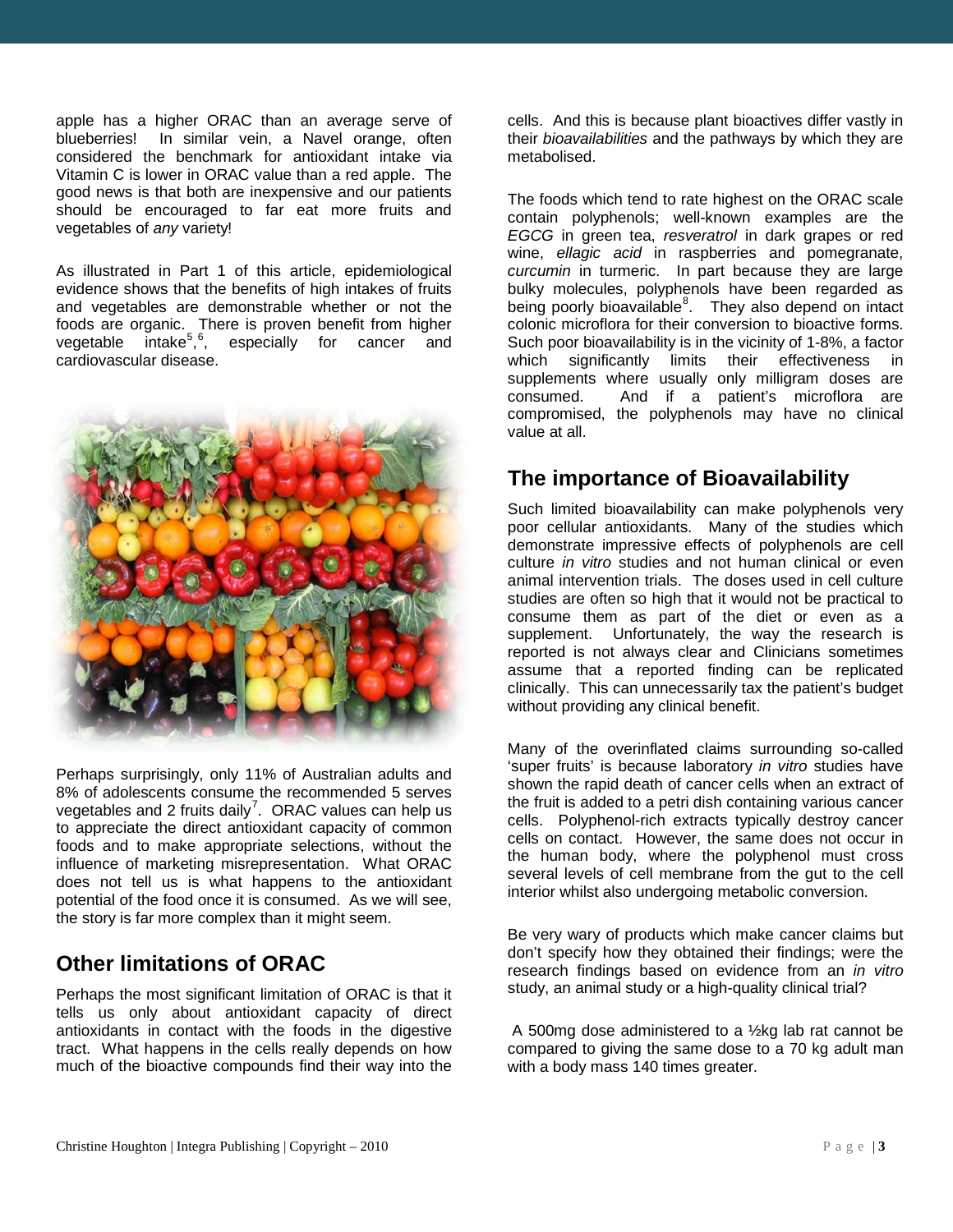#### **Polyphenols and the Mediterranean Diet**



Without a doubt, polyphenols are beneficial in human health and the premise on which the *Mediterranean Diet* and the *French Paradox* are based appears to depend on their presence in the

diet. However, the studies on the French Paradox now show that their effect may be primarily due to inhibiting the oxidation of food with which the polyphenols come in contact directly in the gut. Their systemic effects are comparatively much more limited<sup>[9](#page-7-8)</sup>. Small quantities are enough to directly quench free radicals in the gut and are very much less than that required to achieve a systemic effect.

#### **How much is enough?**

A preliminary 20[10](#page-7-9) study<sup>10</sup> investigating prevention of Alzheimer 's disease showed that fresh blueberry juice in 9 human subjects enhanced neurocognitive function, improved memory and may have reduced depressive symptoms. At first glance, these findings appear impressive. However, apart from highlighting the very small number of subjects in the trial, other practical limitations are apparent.

Over a 12-week period, each subject consumed up to 621 mls blueberry juice daily depending on body weight, an amount equivalent to 750 grams or 3 punnets of fresh blueberries. At a cost of at least \$4 per punnet for fresh blueberries, this equates to \$84 per week or almost \$4,500 per year. This is not to devalue the study or the value of fresh blueberries in the diet because a balanced diet is a mixture of thousands of food chemicals, not just one food selected for a clinical trial.

#### **Can a blueberry powdered supplement replace the fresh food?**

The real lesson here is that there is no way that many functional food supplements can substitute the food itself. Powdered berry products are popular supplements but when one considers that the blueberry study above used 750 grams fresh blueberries daily to achieve its clinical effect, one would require around 75 grams of 100%

blueberry powder daily *(typical drying ratio of 10%)* to achieve the same outcome, and assuming the unlikely situation that there would be no losses of bioactives during processing. Clearly, this is out of the question!

#### **Can you always trust the label claims?**

A mixed berry-based supplement available to Australian patients and which claims a high ORAC value lists for each 5 gram serving of the powder approximately 55mg each of 10 different berry powders, a total of 555mg. This is equivalent to only about 5.5 grams of fresh berries! However, the product claims that 2 teaspoons of this powder is equivalent

to 2 cups of blueberries!

If we were to assume that all the berries in the product were blueberries *(many of the other varieties in the product are much lower ORAC value),* then the 5.5 grams of fresh fruits equivalent would yield no more than 357 ORAC units, using the USDA Table. *(2 cups of fresh blueberries would score a whopping 18,720 ORAC units!)*



Looking at the ORAC value of a red Fuji apple, it

is clear that the 357 ORAC units in the powdered berry product is equal to about one-thirteenth of an apple! Two cups of fresh blueberries? You be the judge!

As Clinicians advising our patients, our critical thinking skills must always be at the ready. When there is the risk that our patients can't always afford our services, it is surely of paramount importance that we are offering them value for money. This is why I have always focused on achieving as optimum a diet as the patient will allow, as a foundation for long term correction of biochemical imbalances. If I can work towards suggesting a diet that provides as many nutrients and phytochemicals as possible, the patient is more likely to be able to afford those really targeted supplements which have regulatory effects in cell chemistry.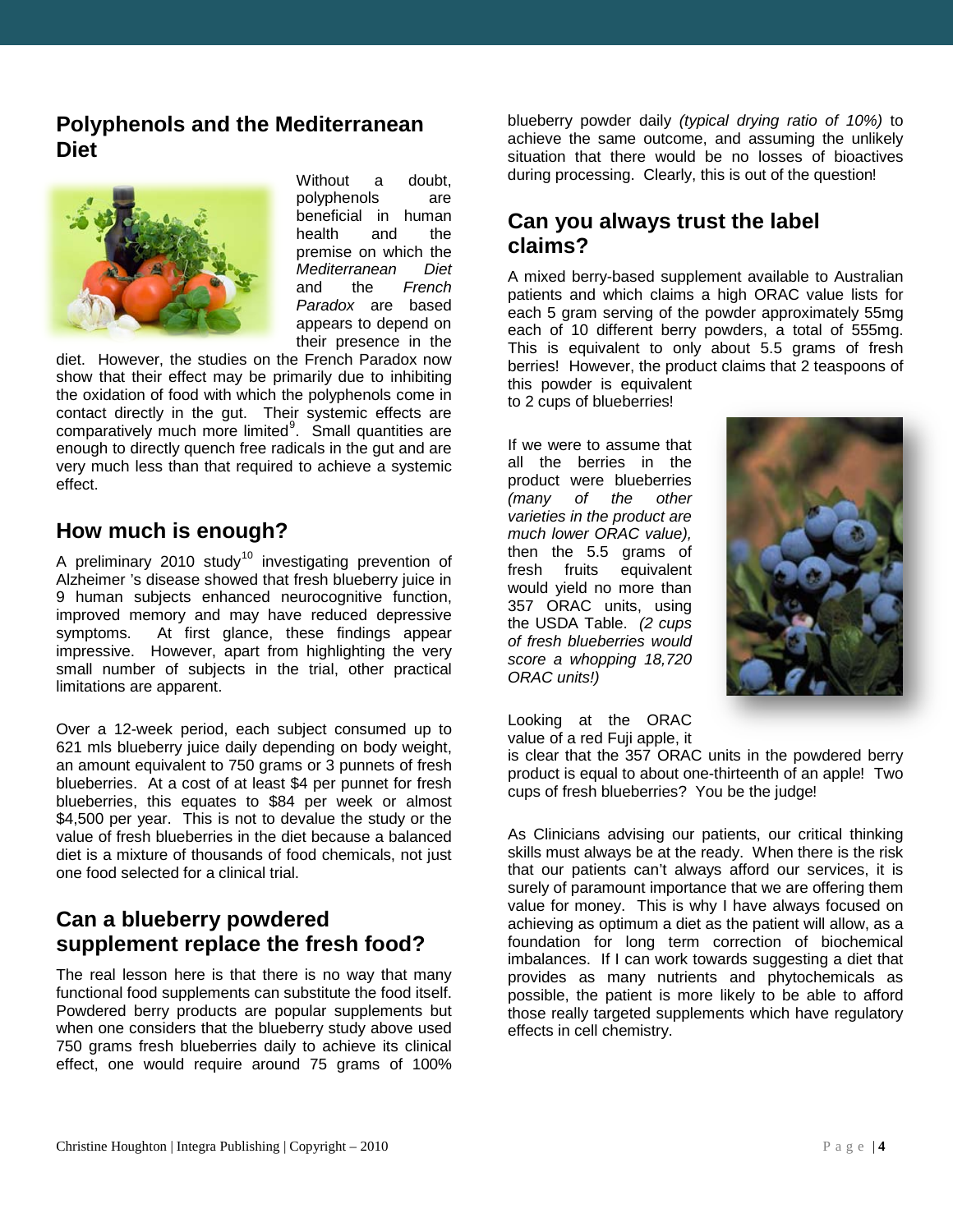As we discussed in Part 1 of this article, although there is some truth in the fact that plants are being grown on mineral-depleted soil and doused in a cocktail of agricultural chemicals. the fact remains that chemicals, the fact remains that epidemiological studies continue to show that those populations consuming the highest quantities of fruits and vegetables continue to experience better health and less disease. Whether or not these same plant foods are depleted of nutrients, plants continue to supply us with a rich and varied range of phytonutrients, the substances most likely to *'talk to our genes'*.

#### **Polyphenols and health**  *unravelling the mystery*

Researchers have been puzzled<sup>[11](#page-7-10)</sup> for some time as to how polyphenol-containing foods with such poor bioavailability clearly contribute significant health benefits. A January 2010<sup>[12](#page-7-11)</sup> paper helps explain this apparent anomaly by showing that it is the metabolites of the polyphenols which are exerting the biochemical effects systemically. It seems that polyphenols are modified by 2 different mechanisms. In the first, the colonic microflora are essential for substantial modification to bioactive forms; in the second, the polyphenols undergo transformation via Phase 2 Detoxification Enzyme processes such as *glucuronidation* and *sulfation*. Clinicians in Nutritional Medicine are already attuned to the importance of an intact colonic microflora; here is yet another example to confirm this.

#### **Can Resveratrol live up to its mediadriven claims?**



The highly-promoted study by Australian researcher David Sinclair shows that resveratrol, when administered to mice *(not humans)* retards the ageing process.

What '60 Minutes' in its review of this research failed to highlight is that Sinclair's research was based solely on mice. (*You can watch this online at* [http://sixtyminutes.ninemsn.com.au/stories](http://sixtyminutes.ninemsn.com.au/stories/liambartlett/640545/forever-young)

[/liambartlett/640545/forever-young\)](http://sixtyminutes.ninemsn.com.au/stories/liambartlett/640545/forever-young)

More so, there was no longevity benefit to 'middle-aged' mice; increased lifespan was only seen when the mice were started on the supplement at birth. The full paper is available free online $^{13}$  $^{13}$  $^{13}$ .

The mice were administered between 100 and 400mg/kg food daily. The authors emphasized, however, that because their findings are based on research in mice, not in humans, they have no immediate and direct application to people, whose health is influenced by a variety of factors beyond those that may be represented<br>in the animal models. (This fact is somehow 'buried' in the animal models. *(This fact is somehow 'buried' amongst more emotive commentary).*

Because it is difficult to extrapolate animal results to the human situation, it is hard to estimate what dosage of resveratrol might be required to replicate the animal studies. Examining the data in the Sinclair study, it would appear that around 7500mg resveratrol daily could be required to produce a similar effect in humans to that<br>seen in the mice. Given that available resveratrol Given that available resveratrol supplements currently are in the vicinity of 50-100 mg per tablet, this would equate to an adult requirement for 75 to 150 tablets daily! David Sinclair has been quoted as suggesting a 'dose' of 1000 bottles of red wine daily to achieve the same benefit!

Given the further finding that longevity could only be demonstrated when supplementation was begun at birth, the notion that resveratrol is an 'anti-ageing' supplement for humans is clearly impractical at this stage of the research!

#### **Paradigm shift towards 'Nutrigenomic Medicine'**

What appears to be emerging from research into socalled 'antioxidants' is that much of our established theory to explain why plant foods are good for us is fundamentally flawed. There is no doubt that a diet high in plant foods confers significant protection against a host of diseases, not the least of which is cancer. Partly goaded by marketers, we have used the 'antioxidant' theory to explain many of these benefits but we now know that the story is far more involved and we are<br>nowhere pear the final nowhere chapter!

The mapping of the human genome which was completed around 2003 has opened new avenues for researching the clinical potential of the 10,000 or so known phytochemicals derived from plants. 'Nutrigenomics' is about food chemicals which 'talk to our

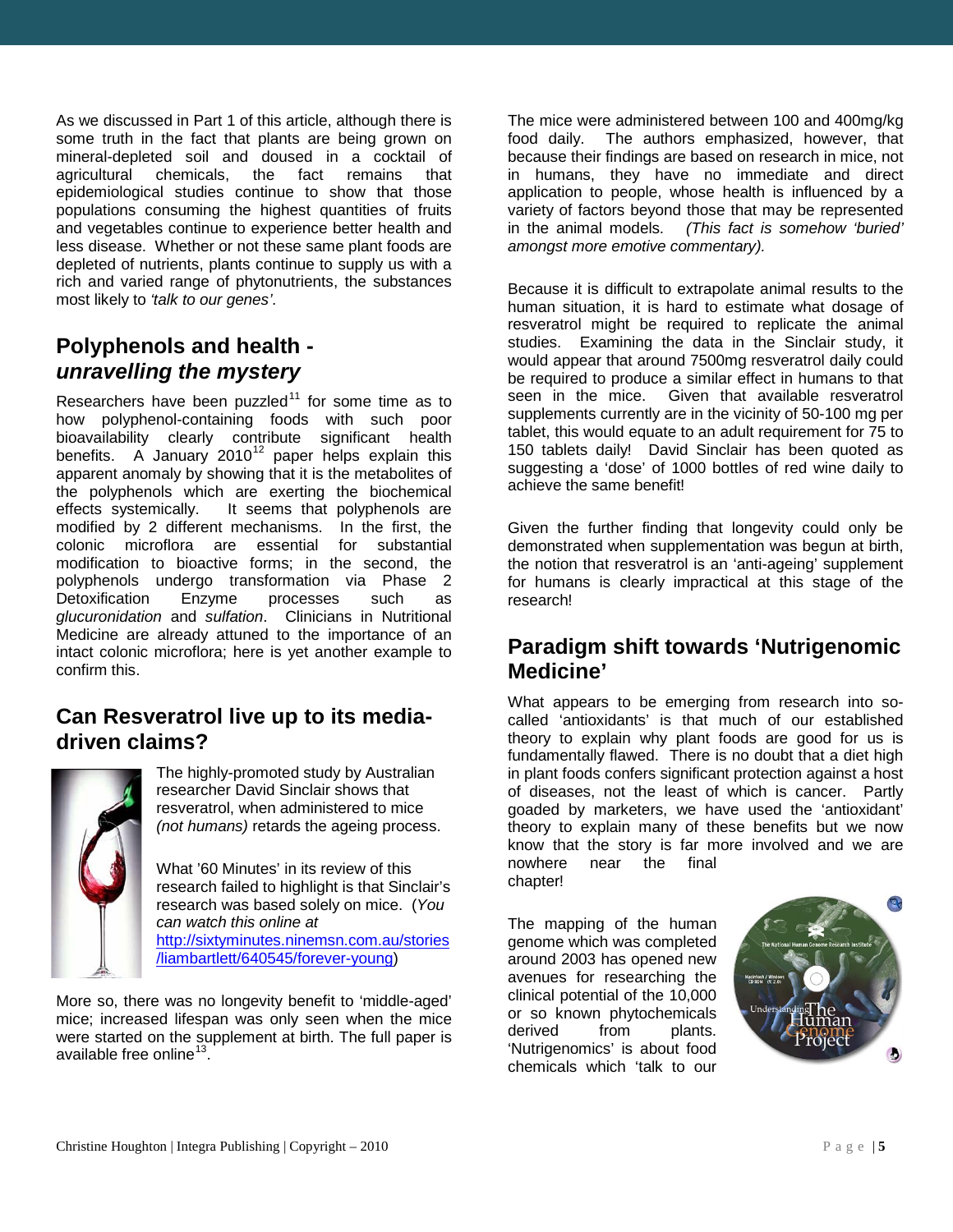genes', acting as signals to 'switch on' and 'switch off' certain genes as required. Knowing how to activate the pathways which optimise cellular defence is a core principle for dealing with disease processes of all types.

Our goal as Clinicians should be to target the most fundamental causes of cellular dysfunction by addressing pathways as upstream as possible from the observed clinical effects.

#### **Upregulating our own Antioxidant Enzymes**

The mitochondria are a major source of the free radical, Superoxide. When the production of Superoxide overwhelms the cell's ability to quench it, oxidative stress results, with widespread damage to organelles and key molecules a destructive consequence. Fortunately, cells are equipped with a series of antioxidant defences to combat such damage; the 3 Antioxidant Enzymes, Superoxide dismutase (SOD), Glutathione peroxidase and Catalase are targeted exactly to regulate superoxide and associated reactive molecules.



A French research group in the late 1990s developed and patented a melon-based extract with the specific ability to 'switch on' the genes which code for SOD and the other 2 antioxidant enzymes. Just 250mg of this

encapsulated product has been shown to significantly upregulate these enzymes $14$ . Several clinical studies have confirmed its clinical efficacy<sup>15</sup>,<sup>[16](#page-7-15)</sup>. Table 1 shows that melon has a low ORAC value and yet this melon extract is capable of inducing the antioxidant enzymes

which can quench literally *'millions of free radicals per minute'* compared to other foods with high ORAC levels which can quench just one free radical per phenol group.

So if we used ORAC as our guide to determine antioxidant status in the cell, we would draw the wrong conclusion! Similarly, cruciferous vegetables and especially Broccoli rate modestly on the ORAC scale and yet are the only vegetable family with proven cancer-protective properties<sup>[17](#page-7-16)</sup>!

Two of the most powerful nutrigenomic food compounds which promote cellular defences, high-SOD melon and<br>broccoli-derived Sulforaphane broccoli-derived don't come to the top of the ORAC list. Really confusing, isn't it? And all of this is made worse because your patients are constantly accessing the internet and being influenced by all sorts of half-truths – or worse!



#### **Sulforaphane –** *'switching on'* **cellular defences.**

The key bioactive molecule of the cruciferous vegetable family is Sulforaphane and it is derived in highest amounts from Enzyme-active Broccoli sprouts. This remarkable molecule can 'switch on' around 200 genes related to the cell's own defence system. Amongst these is Glutathione, an essential molecule which contributes significantly to the cell's redox balance.

Why struggle with ineffective glutathione supplements when you can utilise Sulforaphane to upregulate the cell's own synthetic pathways?

#### **Most powerful inducer of Phase 2 Detox Enzymes**

At the same time, Sulforaphane upregulates the genes which code for the Phase 2 Detoxification enzymes; in fact, *Sulforaphane is the most powerful inducer of this pathway*[18](#page-7-17). Sulforaphane's bioavailability has been measured to be around 80% so that the effects attributed to it can occur at manageable dietary levels. Compare this to the polyphenols where comparatively large quantities are required to achieve measurable clinical effects.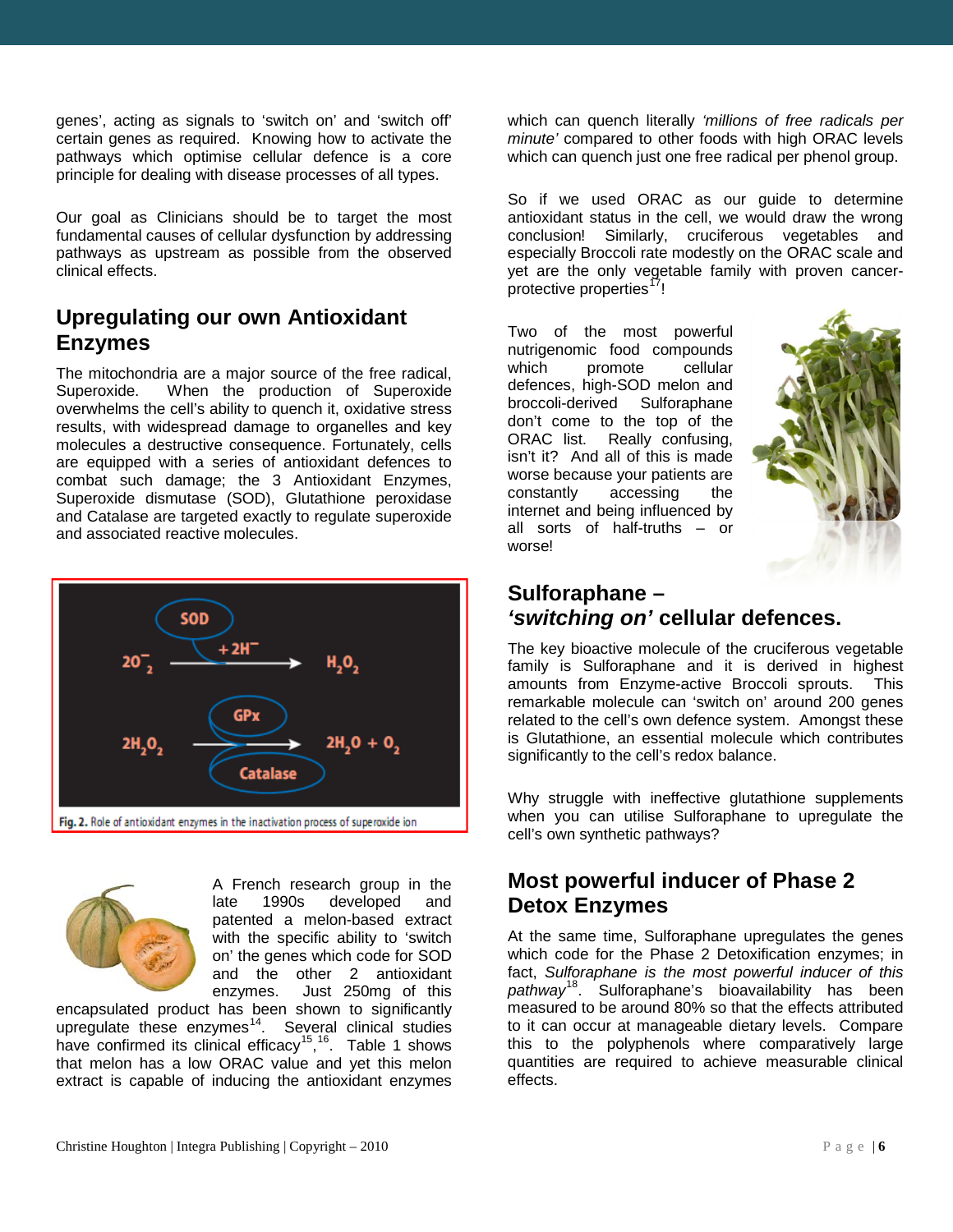Sulforaphane also induces synthesis of other cellprotective compounds such as *Thioredoxin, Haemoxygenase-1, Ferritin* and *Metallothionei*n. At higher cellular concentrations, Sulforaphane influences other cell-protective functions such as apoptosis, angiogenesis, metastasis, cell cycle arrest, HDAC inhibition and more.



#### **Enzyme Activity is critical**

Do check that the broccoli sprout powdered product you select is enzyme-active<sup>[19](#page-7-18)</sup>. Without the essential *myrosinase* enzyme, there is virtually no Sulforaphane Yield and without this, intended cellular changes cannot occur. Avoid products labelled as *'Broccoli Sprout Extract'* no matter how concentrated the extract may appear to be; the very extraction process destroys the myrosinase enzyme! A number of other products are mislabelled, quoting Sulforaphane Potential *(a calculated value),* not Sulforaphane Yield *(an assayed value).* Some claim *'high glucoraphanin'* but without active myrosinase enzyme present, will not produce any sulforaphane when ingested.

The ideal Broccoli Sprout product will be or contain a 100% whole enzyme-active dried sprout powder, optimised for its Sulforaphane Yield. Specialised technology is required to process fresh broccoli sprouts so that the endogenous Sulforaphane inhibitor (ESP) is deactivated whilst retaining the Myrosinase enzyme. A superior-quality product can be provided in gram serve sizes once or more daily as required. By a strange quirk of Nature, broccoli sprouts may be one of the few foods where 'fresh' may not be best!

#### **Critically Evaluating Products**

On the one hand, it is clear that some quite remarkable phytochemicals have become available to Clinicians in the last decade or so. Such compounds exert powerful effects at the cellular level, translating into positive clinical outcomes.

But on the other hand, selecting the appropriate grade of product and at the dosage required to replicate the clinical trials requires careful consideration. Blueberry extract, Resveratrol and Sulforaphane are just three examples of well-known bioactive ingredients which may not be clinically efficacious in some supplemental forms. Don't believe everything you are told at face value; do your own research!

#### **What have we learned?**

Bioactive food molecules such as the melon-derived bioavailable SOD and the Sulforaphane found abundantly in Broccoli Sprouts are examples of very powerful nutrigenomic substances which interact with other signalling molecules that ultimately upregulate a range of protective compounds. Both compounds are reliant on enzyme activity for their function and so the way they are processed, stored and dosed is critical for optimal function.

Scientific journals now abound with published papers validating what Hippocrates and others taught more than two thousand years ago; that *'Nature's Medicine Chest'* has been an integral part of our evolution on this planet. Processing to more convenient forms can compromise the efficacy of these plant substances.

More than ever, a Clinician must critically evaluate each potential prescription to ensure that the product at hand can deliver what the clinical trials have demonstrated.

#### **Christine Houghton**

B.Sc.,Grad.Dip.Hum.Nutr.,R.Nutr.,Ph.D. Cand. *Nutritional Biochemist*



*Following 30 years' practice in Nutritional Medicine, Christine is now engaged in doctoral research at the University of* 

*Queensland on 'bioactive plant compounds with significant clinical potential'. She is also the Managing Director of Integra Nutritionals Pty Ltd, a Brisbane-based company which provides evidence-based educational programmes for Clinicians. Her focus on the clinical potential of plant-derived nutrigenomic compounds, nutraceuticals and functional foods establishes her as a leader in this emerging discipline.*